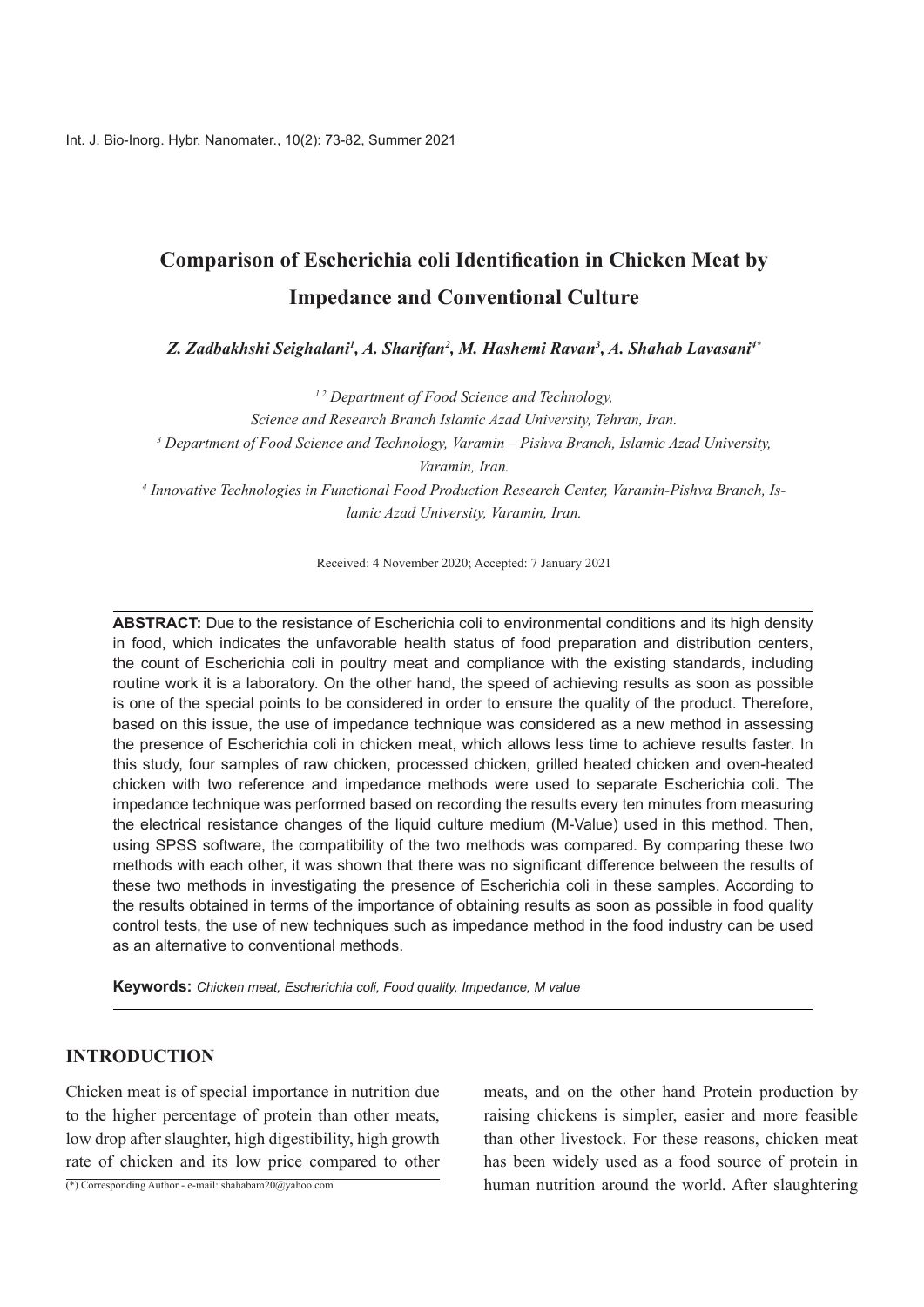poultry, a series of chemical, physical and microbial changes begin in the carcass and meat, which result in a significant reduction in the quality characteristics of the product. Product quality assessment methods are mainly designed based on the progress of these changes, including changes in microbial density and growth of various microorganisms (Ghaem Maghami,  $2011$ ). In the last two decades, the use of electrical resistance or impedance method to identify important microbes in food and also the general identification of microbes in various foods has become widespread. In this method, rapid detection of bacteria is possible by displaying metabolic activity by altering the electrical resistance in the culture medium (Razavilar, 2008). The presence of Escherichia coli is one of the most important factors in evaluating the quality of various foods. Determining the presence of Escherichia coli in poultry meat and processed products such as sausages and conforming the results with the values of existing standards, including common laboratory techniques in all factories as well as food hygiene monitoring ing test results as soon as possible and in the shortest departments. On the other hand, the speed of achievpossible time is one of the special points considered tured products. Therefore, in the present study, the use partments in order to ensure the quality of manufacby factories as well as food hygiene monitoring deof impedance technique to evaluate the presence of Escherichia coli in raw, processed and heated chicken (oven and grilled) and the consistency of the results with the results of the reference method of pour plate was considered.

ing special impedance vials containing the test fluid In general, the impedance method is based on placditions, which over time due to the metabolism of inside the greenhouse under the desired thermal conmicroorganisms, nutrients in the culture medium that has a higher molecular weight and ionic load. Are less, broken down into metabolites with lower molecular weight and higher ionic load. Therefore, the ability to trodes in the special vial of the impedance method move and conduct more electricity between the elecshows that it indicates a decrease in impedance or apparent resistance in the system. These changes are measured and recorded by special vial electrodes of the impedance method. Microorganisms (in the case of using specific culture media) are identified based on the duration and the amount of changes in impedance and consequent electrical conductivity of the set. Also, according to the type of microorganisms, counting or calculating their number is possible with the help of device software, which is especially used in the recent case of general microbial counting in food (ISIRI No. 7727, 2004).

## **MATERIALS AND METHODS**

In the present study, the presence of Escherichia coli in samples of raw chicken, processed chicken, grilled chicken and oven-heated chicken was investigated. ples of each treatment in three replications, a total of Tests for Escherichia coli were performed on 10 sam-120 samples.

First, raw materials were purchased from the market and divided into four categories. Part of it was sent directly to the laboratory as a sample of raw chicken es and formed a sample of processed chicken. Some of meat. The other part was processed with different spicthe samples were grilled and the other part was heated in the oven. Finally, the samples were tested by two standard methods using impedance to examine the presence or absence of Escherichia coli in them.

### *Conventional culture method*

First,  $1 \text{ g}$  of the sample is added to  $10 \text{ ml}$  of Ringer's solution to obtain the initial suspension.  $10$  ml of the  $initial$  suspension will be added to 10 ml of the tube containing the double concentration of lauryl sulfate. Inoculated tubes containing double lauryl sulfate will be placed at 37  $\degree$ C for 24 hours. If no gas or turbidity is observed at this stage, incubation will continue for up to 48 hours. If any gas or turbidity is observed in lated into the EC broth culture medium and incubated tion, it will be removed by the culture ring and inocuthe tubes containing double lauryl sulfate after incubain a hot water bath or  $44^{\circ}$ C incubator for 24 hours. If heating the stage the stage the in order that this stage, the heating time will last up to 48 hours. After this period, if gas is observed in the tubes, these tubes will be inoculated into the peptone water environment by the culture ring and incubated at a temperature of 44 degrees Celsius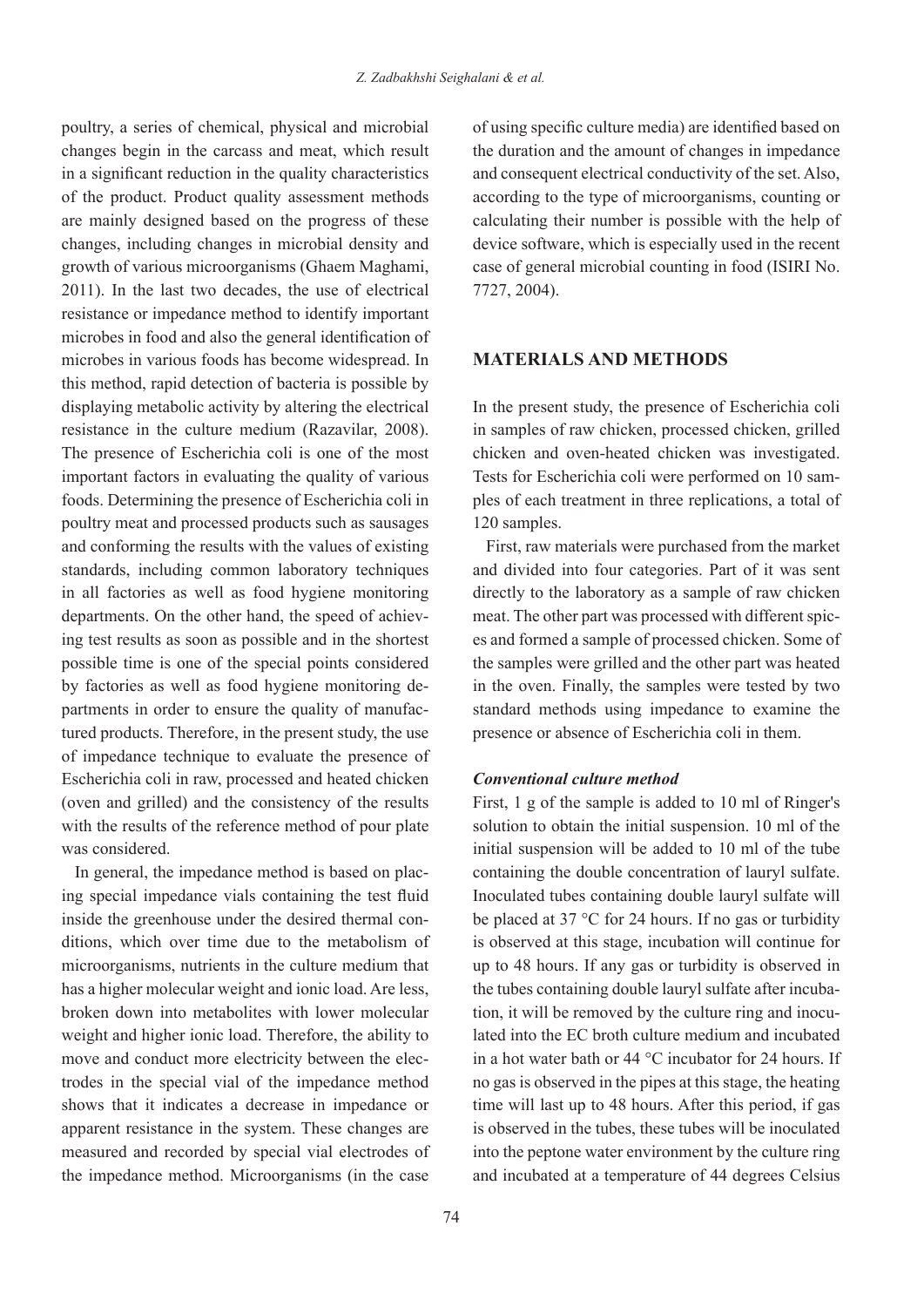for 48 hours. After 48 hours,  $0.5$  ml of coax reagent is ter and mixed well and checked after one minute. The added to the tubes containing inoculated peptone waformation of a red ring in the alcohol phase proves the presence of an indole ring. The presence of indole ring also indicates the presence of Escherichia coli in the volume or weight of the test (ISIRI No. 2946 - Second revision, 2005).

#### *Cultivation by impedance culture method directly*

First, the double lauryl sulfate culture medium is made ture medium, and then it is divided into 9 ml volumes and sterilized according to the instructions on the culin special sterile impedance vials. They can also be cial impedance vials. Then 1 ml of diluted food sample sterilized after dividing the culture medium into spetioned cavities inside the greenhouse of Back Truck is poured into the vial. The vials are placed in the men-4300 microbial analyzer (manufactured by Sy-lab Company) in such a way that they are properly placed in the cavities and ensure that the electrodes of the vials are connected to the electrodes at the end of the ple number are entered in the device software and the cavities. Tube specifications including type and samprotocol related to the evaluation of Escherichia coli at 37 degrees Celsius using changes in impedance or  $electrical resistance in culture medium (M-value) with$ ery 10 minutes are set for a maximum duration of 24 old and impedance measurement intervals equal to evan initial heating time of  $1$  hour and a limit  $5%$  threshhours of device operation and the results of measuring the amount of impedance changes and consequently electrical conductivity are recorded in the software of Buck Truck 4300 microbial analyzer. The results ence method and also the time obtained to evaluate of detecting and counting Escherichia coli by referthe microbial load in terms of hours by the impedance device are recorded in the special software system of Buck Truck 4300 microbial analyzer designed based ods with the highest coefficient of determination  $(R2)$ on Excel and The correlation curve of the two methis obtained and based on this, the formula or equation ing and mathematically calculating microbial density of the relevant regression curve, which is for predictbased on the impedance time parameter, is obtained  $(Fazl)$  ara et al., 2013).

For statistical analysis of this study, using SPSS parison between the presented results was performed. software and Kruskal-Wallis test, an in-group com-Then the frequency and frequency percentage in each group were determined by conventional method and impedance method. Finally, the results obtained were mine the significant difference between the results of compared through the Whitney-Mann U test to deterthe conventional method and the impedance method.

## **RESULTS AND DISCISSION**

pare the impedance method with the reference method Similar research has been done by researchers to comin search of microbes in different foods, including the study of Fazl ara et al. In 2012 that mathematical ance method in Poultry fillets were evaluated. They modeling of microbial density based on the impedevaluated 80 samples of poultry meat fillets using the od. The compliance rate of these two methods was pour plate reference method and the impedance methreported to be 97.4% and it was stated that the use of new techniques such as the impedance method in the food industry as an alternative to the old conventional methods, can be done.

Fallah et al.  $(2015)$  conducted a comparative study on impedance and reference methods in identifying pose of this study was to use the reference method and enterococci contamination in food. In fact, the purevaluate its compliance with the impedance method in order to achieve a more accurate and faster method that can evaluate the tested samples in a shorter time. In this study, the reference method was performed ISIRI No. 2198 entitled "Search, identification and ing the results every ten minutes once by measuring pedance technique was performed based on recordcounting of intestinal enterococci in food." The imthe electrical resistance changes of the liquid culture medium (M-value) used in this method. Then, using SPSS software, the degree of compliance of the two methods was compared. Finally, it was stated that the impedance method can be used as an alternative method in terms of high compliance of 83.3% with the reference method in detecting enterococcal infection.

Bankalari et al. (2019) worked on the use of imped-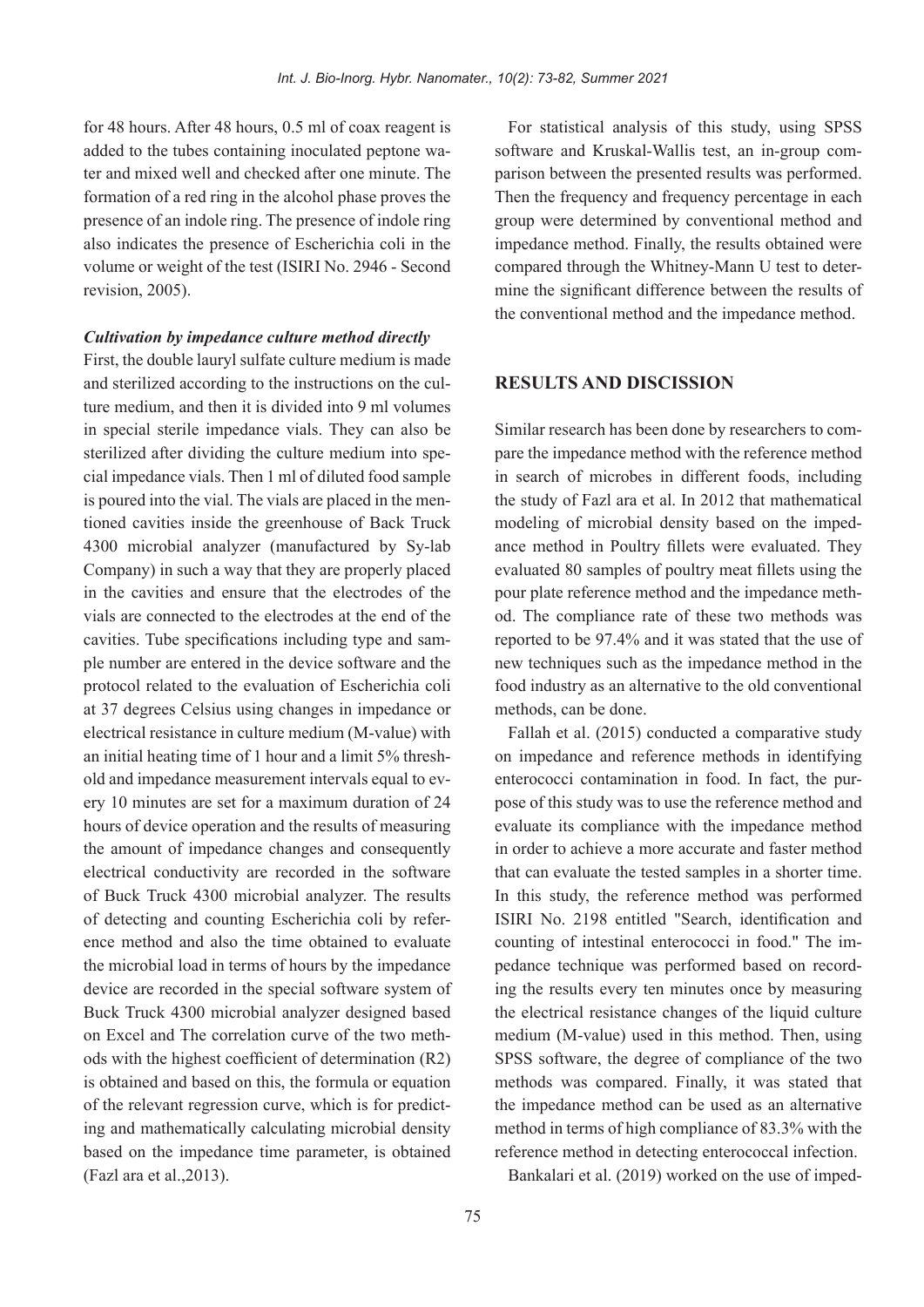ance to accelerate monitoring of exopolysaccharides from lactic acid bacteria. Bacterial exopolysaccharides have been considered due to their different properties charides is enriched based on the study of filamentous tries. The direct monitoring method of exo-polysacin manufacturing, biotechnology and nutrition industissues of colonies developed on solid culture media. To overcome the weaknesses of this direct monitoring method, in this study, impedance was used to evaluate ria in milk. The results obtained in this study showed the exo-polysaccharide produced by lactic acid bactethat the impedance method overcomes the limitations of the direct method and can be introduced as a suitable substitute for it.

Jasem et al. (2019) used an impedance biosensor to nella in poultry and fresh foods such as lettuce. The simultaneously detect low concentrations of Salmoously in these products. This biosensor had a limit of goal was to detect Salmonella rapidly and simultane-7 CFU/mL for detection. The biosensor also had the ability to selectively detect Salmonella in the presence of other pathogens, as well as to distinguish between living and dead cells.

ence of Escherichia coli in samples of raw chicken, During the study conducted in this study, the presprocessed chicken, grilled chicken and oven-heated chicken was investigated. Tests for Escherichia coli were performed on 10 samples of each treatment in three replications, a total of 120 samples.

First, raw materials were purchased from the market and divided into four categories. Part of it was sent en meat. The other part was processed with different directly to the laboratory as a sample of raw chickspices and formed a sample of processed chicken. Some of the samples were grilled and the other part was heated in the oven. Finally, the samples were tested by two standard methods using impedance to examine the presence or absence of Escherichia coli in them. To compare raw chicken in both methods, three replications within each group were first compared to determine whether there was a difference in the three repetitions between the groups. The following are the results of the Kruskal-Wallis test.

tween the three repetition times in the conventional son shows that there is no significant difference be-As can be seen in Table 1, the intragroup comparimethod and in the impedance method ( $p \le 0.05$ ). In other words, the results were similar in three repetitions.

As can be seen in Table 2, about  $30\%$  of the raw chicken meat-conventional method was negative and about 70% was positive.

As can be seen in Table 3, about  $40\%$  of the raw chicken meat-impedance method was negative and about 60% was positive. Raw chicken meat was re-<br>peated three times by conventional method and imabout 60% was positive. Raw chicken meat was re-

| Raw chicken meat - impedance method | Raw chicken meat - the usual method |                    |
|-------------------------------------|-------------------------------------|--------------------|
| 0.806                               | 0.00                                | Chi-square         |
|                                     |                                     | Degrees of freedom |
| 0.668                               | 1.00                                | Significance level |
|                                     |                                     |                    |

Table 1. Results of Kruskal-Wallis test to compare three repetitions within a group

**Table 2.** Frequency and frequency percent of raw chicken meat in the usual method

| Cumulative frequency | Frequency percent | Frequency |          |              |
|----------------------|-------------------|-----------|----------|--------------|
| 30.0                 | 30.0              |           | Negative | Chicken      |
| 100.0                | 70.0              |           | Positive | Raw-the      |
|                      | 100.0             | 30        | Sum      | usual Method |

**Table 3.** Frequency and frequency percent of raw chicken meat in the Impedance method

| Cumulative frequency | Frequency percent | Frequency |          |                         |
|----------------------|-------------------|-----------|----------|-------------------------|
| 40.0                 | 40.0              |           | Negative | Chicken                 |
| 100.0                | 60.0              | 18        | Positive | Raw                     |
|                      | 100.0             | 30        | Sum      | <b>Impedance Method</b> |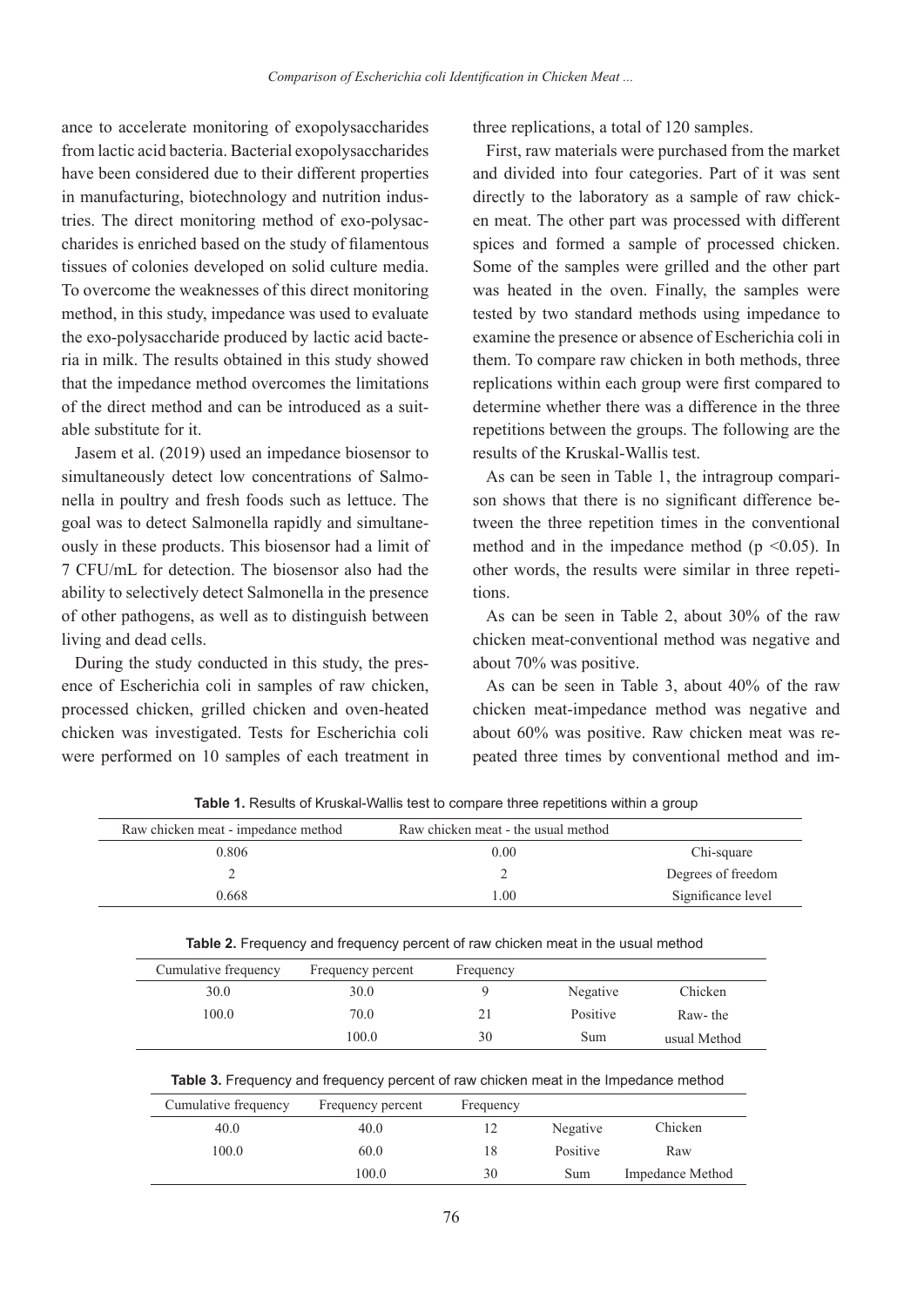| Sum    | Repetition 3 | Repetition 2 | Repetition 1 |                   |
|--------|--------------|--------------|--------------|-------------------|
| 405.00 | 45.00        | 40.00        | 50.00        | Whitney-Mann U    |
| 870.00 | 100.00       | 95.00        | 105.00       | Wilcoxon          |
| 0.805  | 0.457        | 0.890        | 0.00         |                   |
| 0.421  | 0.648        | 0.374        | 1.00         | Significant Level |

Table 4. Results of the Whitney-Mann U test to compare three repetitions within a group

Table 5. Frequency and percentage of raw chicken meat - the usual method is repeated three times

|        |        | Repetition |       |           |          |                                     |
|--------|--------|------------|-------|-----------|----------|-------------------------------------|
| Sum    |        |            |       |           |          | $\overline{c}$                      |
| 9      | 3      | 3          | 3     | Frequency |          |                                     |
| 100.0% | 33.3%  | 33.3%      | 33.3% | percent   | Negative |                                     |
| 21     | 7      | 7          | 7     | Frequency | Positive | Raw chicken meat - the usual method |
| 100.0% | 33.3%  | 33.3%      | 33.3% | percent   |          |                                     |
| 30     | 10     | 10         | 10    | Frequency |          | Sum                                 |
|        | 100.0% | 33/3%      | 33.3% | 33.3%     |          | percent                             |

er there is a significant difference between the two pedance and compared in general to determine whethgroups or not.

As the results of the Whitney-Mann U test show, there is no significant difference between the three repetitions and the total score of the two groups of raw chicken meat by conventional method and impedance. In other words, there is no significant difference be-<br>tween the two groups.

tions. The frequency and percentage of raw chicken The results remained unchanged in three replicameat-impedance method were examined in three repetitions.

ods, three replications within each group were first To compare processed chicken meat in both methcompared to determine whether there was a difference in the three repetitions between the groups.

As can be seen in Table 7, the in-group comparison shows that there is no significant difference between od and in the impedance method ( $p \le 0.05$ ). In other the three repetition times in the conventional methwords, the results were similar in three repetitions.

|        | Repetition<br>3 |       |           |           |          |                                     |
|--------|-----------------|-------|-----------|-----------|----------|-------------------------------------|
| Sum    |                 |       |           |           | 2        |                                     |
| 12     | 4               | 5     | 3         | Frequency | Negative |                                     |
| %100.0 | 33.3%           | 41.7% | $\%$ 25.0 | percent   |          |                                     |
| 18     | 6               | 5     |           | Frequency | Positive | Raw chicken meat - Impedance method |
| 100.0% | 33.3%           | 27.8% | $\%38.9$  | percent   |          |                                     |
| 30     | 10              | 10    | 10        | Frequency |          | Sum                                 |
|        | 100.0%          | 33.3% | 33.3%     | 33.3%     |          | percent                             |

Table 6. Frequency and percentage of raw chicken meat-impedance method in three repetitions

Table 7. Results of Kruskal-Wallis test to compare three repetitions within a group

| Raw chicken meat - impedance method Raw chicken meat - the usual method |      |                    |
|-------------------------------------------------------------------------|------|--------------------|
| . 160                                                                   | 0.00 | Chi-square         |
|                                                                         |      | Degrees of freedom |
| 0.560                                                                   | 1 00 | Significance level |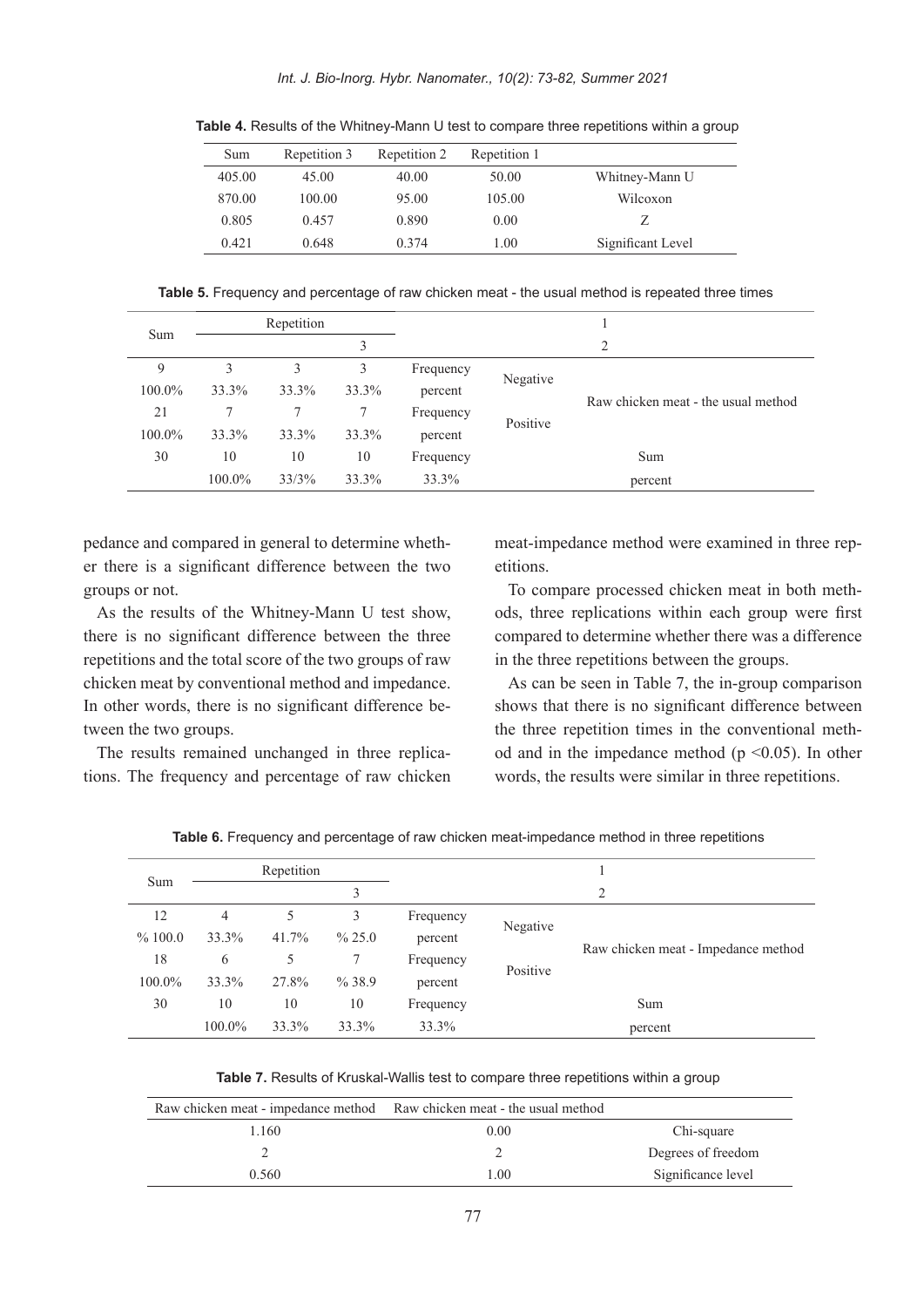#### Z. Zadbakhshi Seighalani & et al.

| Cumulative frequency | Frequency percent | Frequency |          |              |  |
|----------------------|-------------------|-----------|----------|--------------|--|
| 20/0                 | 20/0              |           | Negative | Chicken      |  |
| 100/0                | 80/0              | 24        | Positive | Raw - the    |  |
|                      | 100/0             | 30        | Sum      | Usual Method |  |

Table 8. Frequency and percentage of frequency of chicken processed in the usual way

Table 9. Frequency and percentage of frequency of chicken processed by impedance method

| Cumulative frequency | Frequency percent | Frequency |          |                 |
|----------------------|-------------------|-----------|----------|-----------------|
| 33/3                 | 33/3              | 10        | Negative | Chicken         |
| 100/0                | 66/7              | 20        | Positive | Raw - Impedance |
|                      | 100/0             | 30        | Sum      | Method          |

Table 10. Results of the Whitney-Mann U test to compare three repetitions within a group

| Sum    | Repetition 3 | Repetition 2 | Repetition 1 |                   |
|--------|--------------|--------------|--------------|-------------------|
| 390.00 | 40.00        | 40.00        | 50.00        | Whitney-Mann U    |
| 855.00 | 95.00        | 95.00        | 105.00       | Wilcoxon          |
| 1.158  | 0.951        | 0.951        | 0.00         |                   |
| 0.247  | 0.342        | 0.342        | 1.00         | Significant Level |

Table 11. Frequency and percentage of frequency of processed chicken meat - the usual method is repeated three times

|        | Repetition |       |       |           |          |                                           |
|--------|------------|-------|-------|-----------|----------|-------------------------------------------|
| Sum    |            |       | 3     |           |          | 2                                         |
| 6      | 2          | 2     | 2     | Frequency | Negative |                                           |
| 100.0% | 33.3%      | 33.3% | 33.3% | percent   |          | Processed chicken meat - the usual method |
| 24     | 8          | 8     | 8     | Frequency | Positive |                                           |
| 100.0% | 33.3%      | 33.3% | 33.3% | percent   |          |                                           |
| 30     | 10         | 10    | 10    | Frequency |          | Sum                                       |
|        | $100.0$ %  | 33.3% | 33.3% | 33.3%     |          | percent                                   |

Table 12. Frequency and percentage of frequency of processed chicken meat – Impedance method is repeated three times

| Repetition |          |       |       |           |          |                                           |  |  |
|------------|----------|-------|-------|-----------|----------|-------------------------------------------|--|--|
|            | Sum<br>3 |       |       | 2         |          |                                           |  |  |
| 10         | 4        | 4     | 2     | Frequency | Negative |                                           |  |  |
| 100.0%     | 40%      | 40%   | 20%   | percent   |          | Processed chicken meat - Impedance method |  |  |
| 24         | 6        | 6     | 8     | Frequency | Positive |                                           |  |  |
| 100.0%     | 30%      | 30%   | 40%   | percent   |          |                                           |  |  |
| 30         | 10       | 10    | 10    | Frequency |          | Sum                                       |  |  |
|            | 100.0%   | 33.3% | 33.3% | 33.3%     |          | percent                                   |  |  |

As can be seen in Table 8, about 20% of processed chicken - the conventional method - was negative and about 80% was positive.

chicken meat - the impedance method - was negative cessed chicken meat and impedance were repeated and about 67% was positive. Conventionally prothree times and compared in general to determine

As can be seen in Table 9, about 33% of processed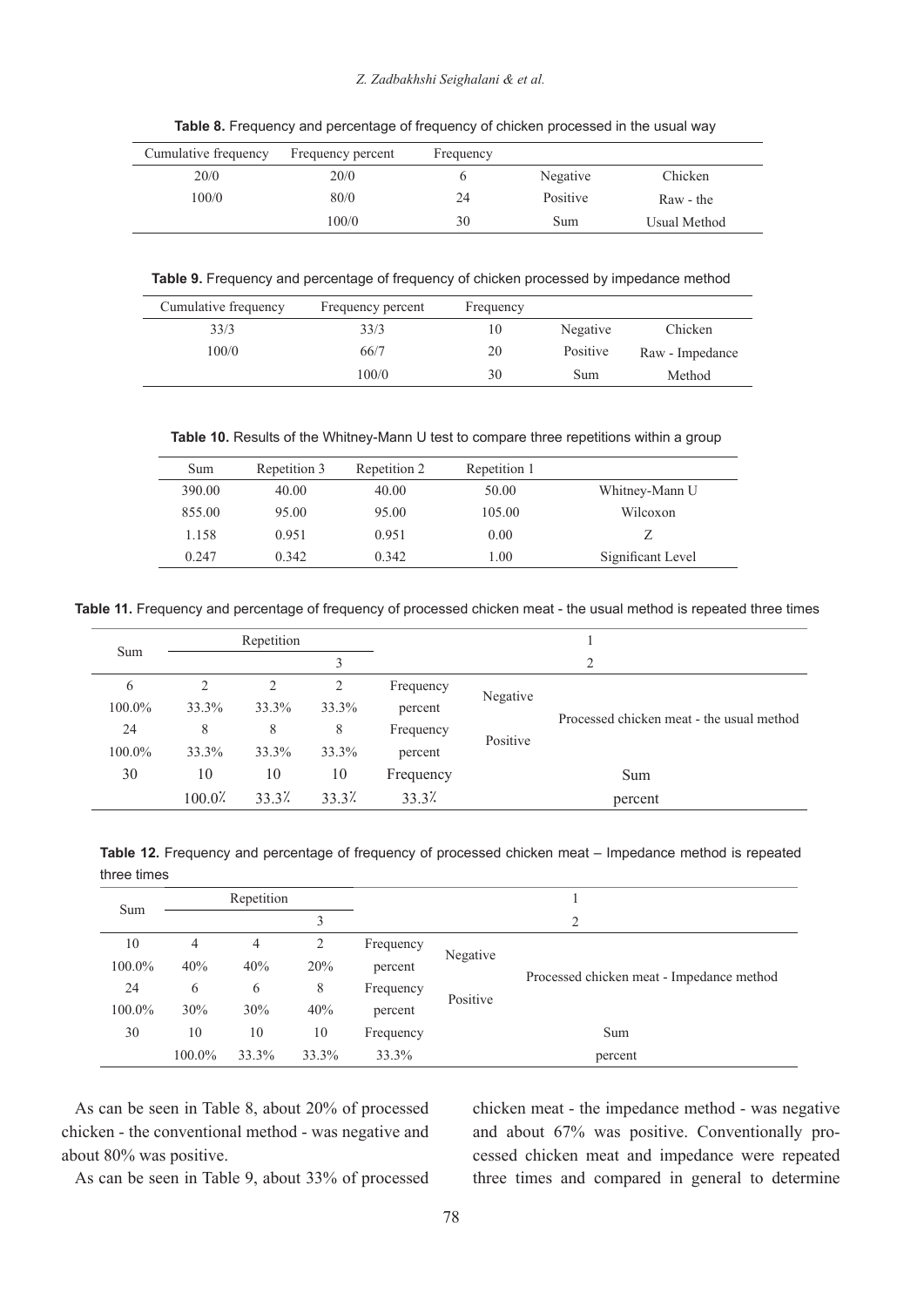whether there is a significant difference between the two groups.

As the results of the Whitney-Mann-U test show, there is no significant difference between the three repetitions and the total score of the two groups of ence between the two groups. Then the frequency and pedance. In other words, there is no significant differchicken processed by conventional method and imfrequency of processed chicken meat-conventional method was examined in three repetitions. The results remained unchanged in three repetitions.

To compare grilled chicken meat in both methods, three repetitions within each group are first compared to determine if there is a difference in the three repeti-

As can be seen in Table 13, the in-group comparison shows that there is no significant difference between od and in the impedance method ( $p \le 0.05$ ). In other the three repetition times in the conventional methwords, the results were similar in three repetitions.

As can be seen in the table above,  $100\%$  of grilled chicken is a typical negative method.

tions between the groups.<br>
As can be seen in Table<br>
1, shows that there is no signe<br>
the three repetition times<br>
od and in the impedance<br>
words, the results were si<br>
As can be seen in the t<br>
chicken is a typical negat<br>
1<br> en is impedance-negative. Then, the grilled chicken As can be seen in Table 15, 100% of grilled chickmeat was repeated three times in the usual way and impedance and compared in general to determine whether there is a significant difference between the two groups or not.

Table 13. Results of Kruskal-Wallis test to compare three repetitions within a group

| Grilled chicken meat - impedance method | Grilled chicken meat - the usual method |                    |
|-----------------------------------------|-----------------------------------------|--------------------|
| 0.00                                    | 0.00                                    | Chi-square         |
|                                         |                                         | Degrees of freedom |
| $\pm 00$                                | 00 <sup>1</sup>                         | Significance level |

Table 14. Frequency and percentage of frequency of chicken processed by the usual method

| Cumulative frequency Frequency percent |     | Frequency |          |                                         |
|----------------------------------------|-----|-----------|----------|-----------------------------------------|
| 100                                    | 100 |           | Negative | grilled chicken meat - the usual method |

#### Table 15. Frequency and percentage of frequency of chicken processed by impedance method

| Cumulative frequency Frequency percent Frequency |     |  |                                                  |
|--------------------------------------------------|-----|--|--------------------------------------------------|
| 100                                              | 100 |  | Negative grilled chicken meat – Impedance method |

Table 16. Results of the Whitney-Mann U test to compare three repetitions within a group

| Sum    | Repetition 3 | Repetition 2 | Repetition 1 |                   |
|--------|--------------|--------------|--------------|-------------------|
| 450.00 | 50.00        | 50.00        | 50.00        | Whitney-Mann U    |
| 915.00 | 105.00       | 105.00       | 105.00       | Wilcoxon          |
| 0.00   | 0.00         | 0.00         | 0.00         |                   |
| 0.0001 | 1.000a       | 1.000a       | 1.000a       | Significant Level |

Table 17. Frequency and percentage of frequency of grilled chicken meat by the usual method

|        | Repetition |       |       |           |          |                                         |  |  |  |
|--------|------------|-------|-------|-----------|----------|-----------------------------------------|--|--|--|
| Sum    |            |       |       |           |          |                                         |  |  |  |
| 100    | 10         | 10    | 10    | Frequency |          |                                         |  |  |  |
| 100.0% | 33.3%      | 33.3% | 33.3% | percent   | Negative | grilled chicken meat - the usual method |  |  |  |
| 30     | 10         | 10    | 10    | Frequency |          | Sum                                     |  |  |  |
|        | 100.0%     | 33.3% | 33.3% | 33.3%     |          | percent                                 |  |  |  |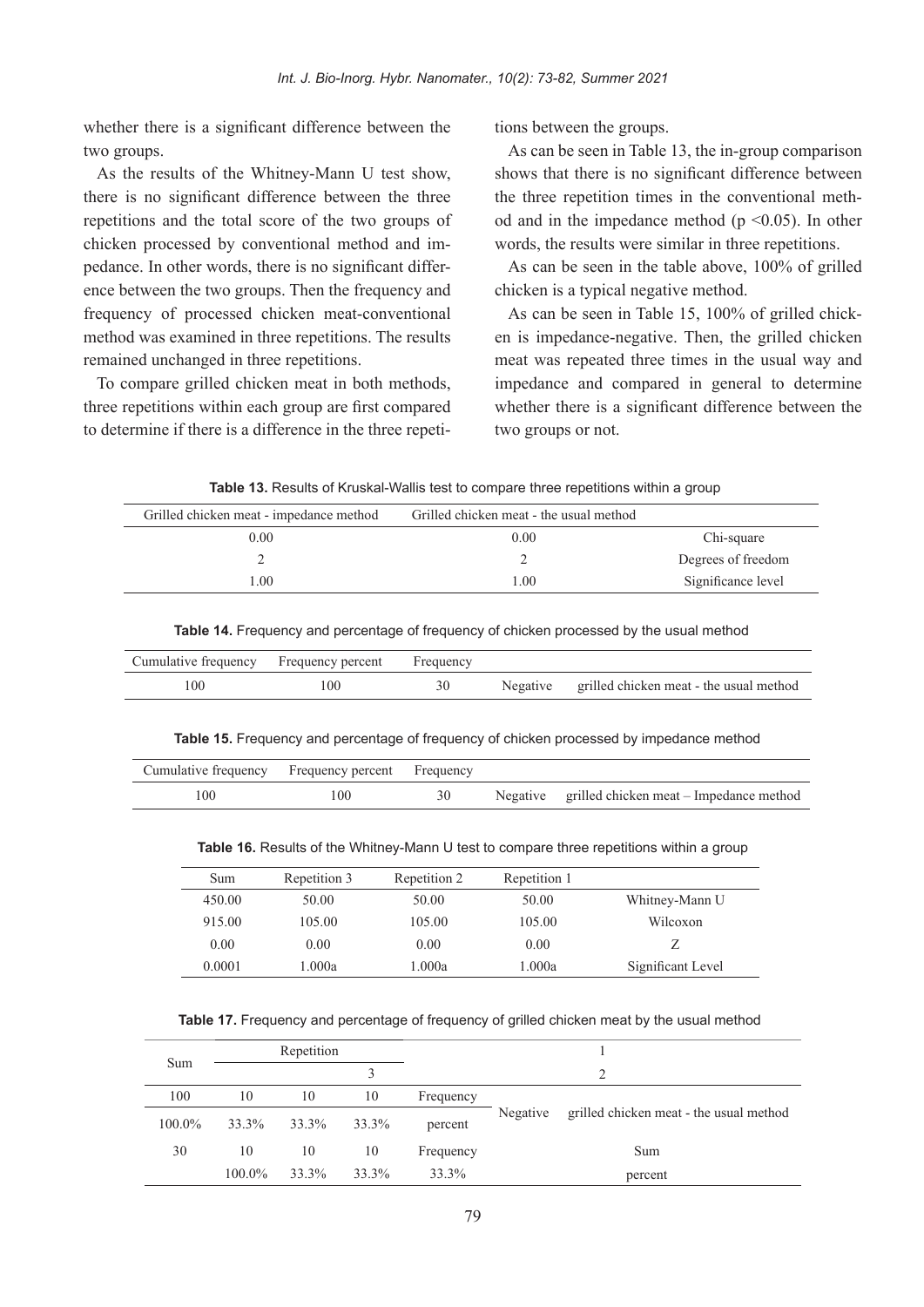*... Meat Chicken in Identification coli Escherichia of Comparison*

|                                         | Repetition                              |       |       |           |          |                                         |  |
|-----------------------------------------|-----------------------------------------|-------|-------|-----------|----------|-----------------------------------------|--|
| Sum                                     |                                         |       |       |           |          |                                         |  |
|                                         |                                         |       |       | 2         |          |                                         |  |
| 100                                     | 10                                      | 10    | 10    | Frequency |          |                                         |  |
| $100.0$ <sup><math>\lambda</math></sup> | 33.3%                                   | 33.3% | 33.3% | percent   | Negative | grilled chicken meat - the usual method |  |
| 30                                      | 10                                      | 10    | 10    | Frequency |          | Sum                                     |  |
|                                         | $100.0$ <sup><math>\lambda</math></sup> | 33.3% | 33.3% | 33.3%     |          | percent                                 |  |

Table 18. Frequency and percentage of frequency of grilled chicken meat by Impedance method

| Table 19. Results of Kruskal-Wallis test to compare three repetitions within a group |  |  |  |
|--------------------------------------------------------------------------------------|--|--|--|
|--------------------------------------------------------------------------------------|--|--|--|

| Heated chicken with oven – the impedance method | Heated chicken with oven - the usual method |                    |
|-------------------------------------------------|---------------------------------------------|--------------------|
| 0.000                                           | 0.000                                       | Chi-square         |
|                                                 |                                             | Degrees of freedom |
| .000                                            | 000 <sub>1</sub>                            | Significance level |

Table 20. Frequency and percentage of frequency of heated chicken with oven by the usual method

| trequency<br>umulative | bercent<br>Frequency | requency     |          |                                             |
|------------------------|----------------------|--------------|----------|---------------------------------------------|
| 100                    | l OC                 | $\sim$<br>ーぃ | Negative | heated chicken with oven - the usual method |

|  |  | Table 21. Frequency and percentage of frequency of heated chicken with oven by Impedance method |  |  |  |  |  |  |
|--|--|-------------------------------------------------------------------------------------------------|--|--|--|--|--|--|
|--|--|-------------------------------------------------------------------------------------------------|--|--|--|--|--|--|

| Cumulative frequency | Frequency percent | requency |          |                                             |
|----------------------|-------------------|----------|----------|---------------------------------------------|
| 100                  | .00               |          | Negative | heated chicken with oven - Impedance method |

As the results of the Human Whitney test show, there tions and the total score of the two groups of grilled is no significant difference between the three repetichicken meat by conventional method and impedance. In other words, there is no significant difference be-<br>tween the two groups.

The frequency and percentage of grilled chicken

meat - impedance method is repeated three times.

To compare heated chicken with an oven in both methods, three repetitions within each group were first compared to determine whether there was a difference in the three repetitions between the groups. The following are the results of the Kruskal-Wallis test.

As can be seen in Table 19, the intragroup compari-

|  |  |  |  |  | Table 22. Results of the Whitney-Mann U test to compare three repetitions within a group |  |  |
|--|--|--|--|--|------------------------------------------------------------------------------------------|--|--|
|--|--|--|--|--|------------------------------------------------------------------------------------------|--|--|

| Sum    | Repetition 3 | Repetition 2 | Repetition 1 |                   |
|--------|--------------|--------------|--------------|-------------------|
| 450.00 | 50.00        | 50.00        | 50.00        | Whitney-Mann U    |
| 915.00 | 105.00       | 105.00       | 105.00       | Wilcoxon          |
| 0.00   | 0.00         | 0.00         | 0.00         |                   |
| 0.0001 | 1.000a       | 1.000a       | 1.000a       | Significant Level |

Table 23. Frequency and percentage of frequency of grilled chicken meat by the usual method

|                                         |                                         | Repetition |       |           |          |                                                  |
|-----------------------------------------|-----------------------------------------|------------|-------|-----------|----------|--------------------------------------------------|
| Sum                                     |                                         |            |       |           |          |                                                  |
| 100                                     | 10                                      | 10         | 10    | Frequency | Negative | heated chicken meat with oven - the usual method |
| $100.0$ <sup><math>\lambda</math></sup> | 33.3%                                   | 33.3%      | 33.3% | percent   |          |                                                  |
| 30                                      | 10                                      | 10         | 10    | Frequency |          | Sum                                              |
|                                         | $100.0$ <sup><math>\lambda</math></sup> | 33.3%      | 33.3% | 33.3%     |          | percent                                          |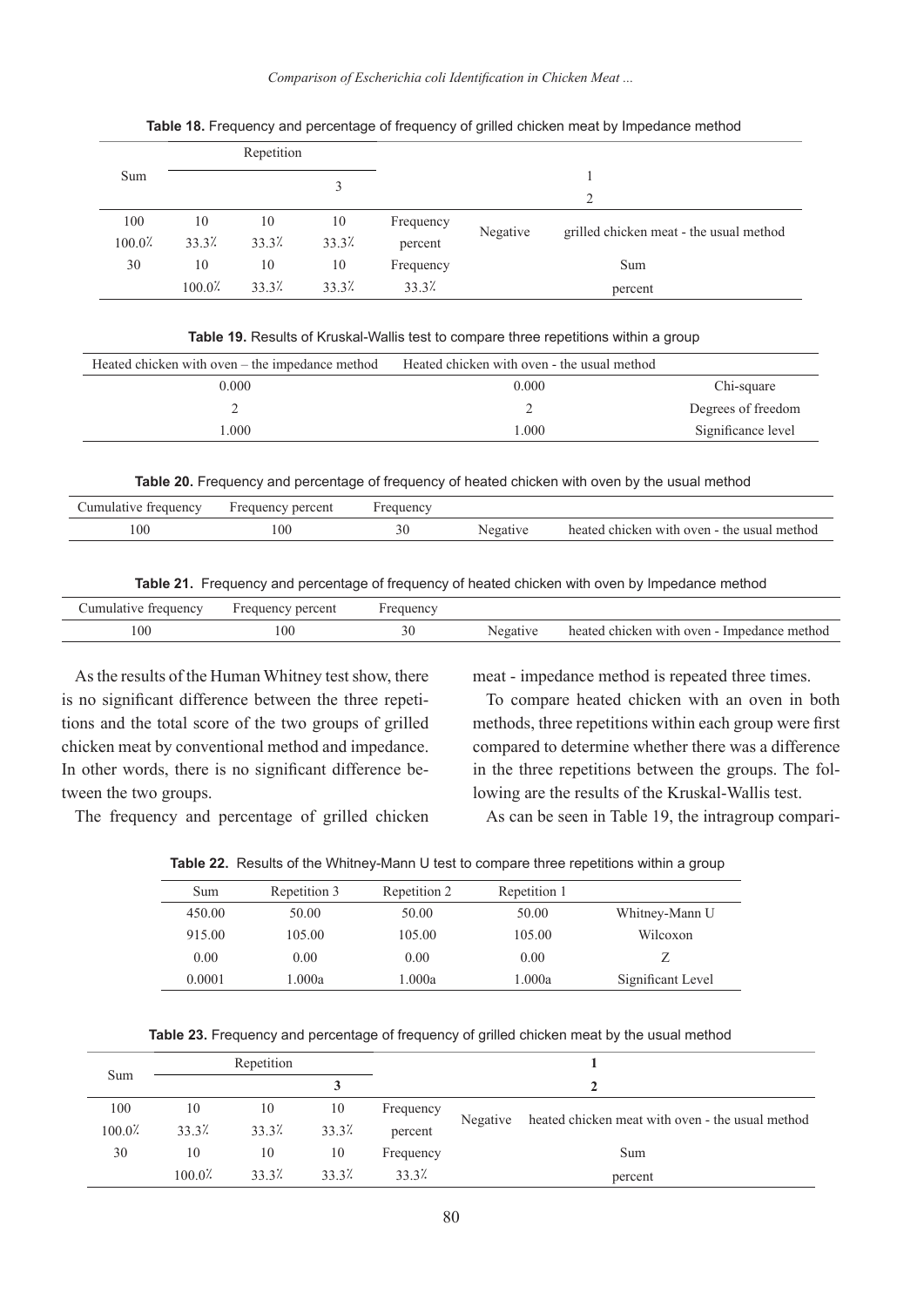|        |        | Repetition |       |               |          |                                                  |
|--------|--------|------------|-------|---------------|----------|--------------------------------------------------|
| Sum    |        |            |       | $\mathcal{L}$ |          |                                                  |
| 100    | 10     | 10         | 10    | Frequency     |          |                                                  |
| 100.0% | 33.3%  | 33.3%      | 33.3% | percent       | Negative | heated chicken meat with oven - Impedance method |
| 30     | 10     | 10         | 10    | Frequency     |          | Sum                                              |
|        | 100.0% | 33.3%      | 33.3% | 33.3%         |          | percent                                          |

Table 24. Frequency and percentage of frequency of grilled chicken meat by the usual method

tween the three repetition times in the conventional son shows that there is no significant difference bemethod and in the impedance method ( $p \le 0.05$ ). In other words, the results were similar in three repetitions.

As can be seen in Table 20,  $100\%$  of the chicken heated by the conventional oven is negative.

As can be seen in Table 21,  $100\%$  of the chicken tive. Then, the chicken meat heated with the oven in meat heated with the oven-impedance method is negathe usual way and impedance was repeated three times and compared in general to determine whether there is a significant difference between the two groups or not.

As the results of the Human-Whitney test show. there is no significant difference between the three repetitions and the total score of the two groups of heated chicken meat with the oven by conventional method and impedance. In other words, there is no significant difference between the two groups.

## **CONCLUSIONS**

In the present study, the identification of Escherichia coli in raw chicken, processed chicken, grilled heated chicken and oven-heated chicken by conventional and impedance methods was investigated. In raw chicken meat, about  $70\%$  of the samples were positive in the conventional method and  $60\%$  of the samples were positive in the Escherichia coli impedance method. By comparing these two methods with each other, it tween the results of these two methods in the study of was shown that there was no significant difference beraw chicken meat. In the case of processed chicken, tional method and 67% of the samples were positive in about  $80\%$  of the samples were positive in the conventhe Escherichia coli impedance method. By compar-

im these two methods with each other, it was shown<br>
1 tratt there was no significant difference between the<br>
1 results of these ano methods in the study of processed<br>
chicken meat. In the case of grilled chicken, 100% of<br> that there was no significant difference between the results of these two methods in the study of processed chicken meat. In the case of grilled chicken,  $100\%$  of the samples were negative in the conventional method pedance method were negative. Comparing these two and 100% of the samples in the Escherichia coli immethods with each other, it was shown that there was no significant difference between the results of these two methods in the study of grilled chicken. In the case of oven-heated chicken,  $100\%$  of the samples were negative in the conventional method and  $100\%$  of the samples in the Escherichia coli impedance method were negative. Comparing these two methods with each other, it was shown that there was no significant difference between the results of these two methods in the study of heated chicken meat with an oven. In the end, it can be concluded that the impedance method is fication of Escherichia coli bacteria in the usual way. a suitable and efficient method to replace the identi-

#### **REFERENCES**

- spection in slaughter-house, 2nd Edition. Institute [1] Ghaemmaghami, S.  $(2011)$ . Meat hygiene and in-Agriculture Publication, Tehran, 2-4, 143-145. of scientific-Applied Higher Education of Jahad-e-
- [2] Razavilar, V.  $(2008)$ . Pathogenic microorganisms tions. 3rd Edition. Tehran University Publications. in foods and epidemiology of food borne intoxica-46-47.
- [3] Sarvarian, A., Fazlara, A., Romiani, L. & Afrazeh, M. (2015). Design of microbial load prediction model in sausage meat products using impedance technique and its adaptation to reference method. Int. J. Food Microbiol., 6, 77-86.